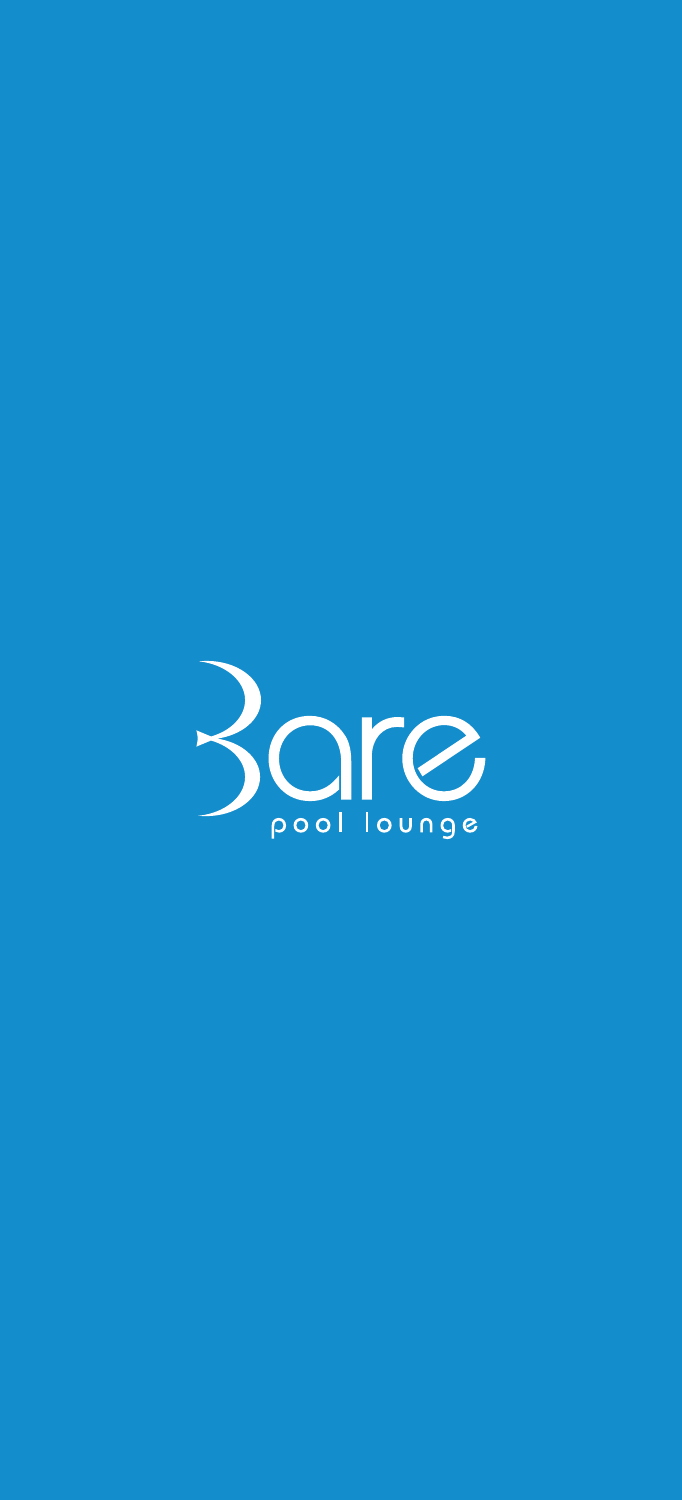# Bottle service

All bottles are served with your choice of three mixers. ADD SIX RED BULLS TO ANY BOTTLE - 60

## VODKA

### rum

### **TEQUILA**

### gin

Bombay Sapphire ......................................................................................................425 Hendrick's ...................................................................................................................475

### whiskey & bourbon

### cognac

# Champagne

### specialty cocktails

12oz 18 І 32oz 34 І Pitcher 65

#### WATERMELON COOLER

Stoli Vodka, Marie Brizard Watermelon Liqueur, Lemon Juice

#### BARE MAI TAI

Mount Gay Black Barrel Rum, Captain Morgan, Spiced Rum, Grenadine, Orange Juice, Pineapple Juice

#### CUCUMBER BREEZE

Effen Cucumber Vodka, Cucumber Soda, Lime

#### EL DORADO

Casamigos Reposado, Amaretto, Lemon Juice, Orange Juice, Sweet and Sour

#### HOT PINEAPPLE PASSION

Cazadores Blanco, Cointreau, Lime Juice, Chipotle Pineapple Syrup, Sweet and Sour, Passion Fruit Float

#### NO TAN LINES

Bacardi Banana, Pineapple Juice, Orange Juice, Cranberry, Chambord

### **LEMONADES**

#### BARE LEMONADE

Stoli Vodka, Lemonade 12oz 18 І 32oz 34 І Pitcher 65

#### SUNNY STRAWBERRY

Absolut, Strawberries, Lemonade 12oz 18 | 32oz 34 | Pitcher 65

#### AWESOME BLOSSOM

Ketel One Botanical Peach & Orange Blossom, Peach Juice, Lemonade 12oz 18 І 32oz 34 І Pitcher 65

8.375% sales tax and 10% table charge are automatically added to all table service . Failure to meet contracted table minimums will be assessed as a table fee. Contracted table minimums are not inclusive of tax and gratuity.

8.375% sales tax and 10% table charge are automatically added to all table service. Failure to meet contracted table minimums will be assessed as a table fee. Contracted table minimums are not inclusive of tax and gratuity.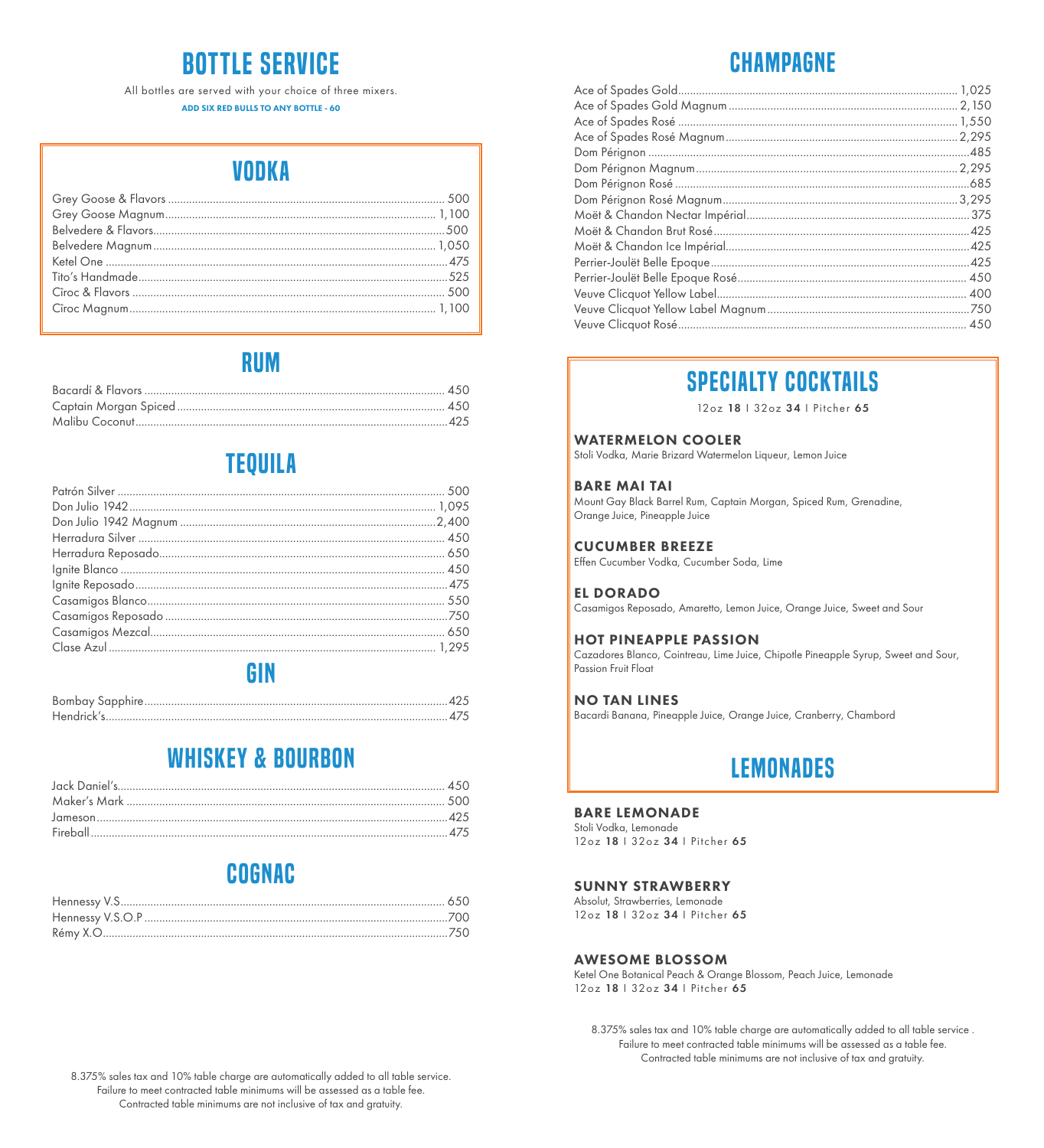### margaritas

ULTIMATE MARGARITA Casamigos Blanco Tequila, Cointreau, Lime Juice, Agave, Grand Marnier Float 12oz 22 | 32oz 38 | Pitcher 69 *Make it Casamigos Reposado Tequila +4*

PINEAPPLE MARGARITA Mi Campo Blanco Tequila, Cointreau, Pineapple Juice, Lime Juice 12oz 18 | 32oz 34 | Pitcher 65

STRAWBERRY MARGARITA El Tesoro Blanco Tequila, Strawberries, Lime Juice 12oz 18 | 32oz 34 | Pitcher 65

MELON MARGARITA Casamigos Blanco, Cointreau, Lime Juice, Agave, Midori

## **MOJITOS**

#### TROPICAL

Bacardí Pineapple Rum, Strawberries, Mint, Lime Juice 12oz 18 І 32oz 34 І Pitcher 65

MELON Bacardí Superior Rum, Midori, Mint, Lime Juice 12oz 18 | 32oz 34 | Pitcher 65

MANGO Malibu Coconut Rum, Mango Juice, Lime Juice 12oz 18 І 32oz 34 І Pitcher 65

### frozen drinks

PIÑA COLADA Bacardí Superior Rum, Pineapple, Coconut 12oz 18 | 32oz 34 | Pitcher 65

MARGARITA Herradura Silver Tequila, Lime 12oz 18 | 32oz 34 | Pitcher 65 *Make it Casamigos Reposado Tequila +4*

DOLE WHIP Mt Black Barrel Rum, Pineapple Soft Serve 12oz 18

### hydrate

FOUNTAIN SODA 12oz 5 | 32oz 8 | Add Souvenir Cup + 2 Coca-Cola® Products

RED BULL One for 10 | Six for 60 Red Bull Energy Drink, Red Bull Sugarfree, Red Bull Summer Editions

FIJI WATER Small 8 | Large 10 | Six for 60

> 8.375% sales tax and 10% table charge are automatically added to all table service. Failure to meet contracted table minimums will be assessed as a table fee. Contracted table minimums are not inclusive of tax and gratuity.

One for 10 | Six for 55 | Twelve for 110

Budweiser, Bud Light, Corona, Michelob Ultra, Dos Equis Lager, Miller Lite, Coors Light, Stella Artois, Goose Island IPA, Shock Top, Modelo Especial, Golden Road Mango Cart Wheat Ale, Pacifico, High Noon Watermelon

BEER

### SELTZER & Spritz

One for 10 | Six for 55 | Twelve for 110 Bud Light *Strawberry Lemonade, Black Cherry*

One for 14 | Six for 75 | Twelve for 150 Ketel One Botanical Spritz *Grapefruit & Rose, Peach & Orange Blossom, Cucumber & Mint*

## BY THE CAN

One for 10 | Five for 49

**BUBBLES** Prosecco, Casa Luigi Sparkling Dry Rosé, Casa Luigi

**STILL** Merf, Chardonnay Merf, Cabernet Sauvignon

> 8.375 % sales tax and 10% table charge are automatically added to all table service. Failure to meet contracted table minimums will incur a table fee. Contracted table minimums are not inclusive of tax and gratuity.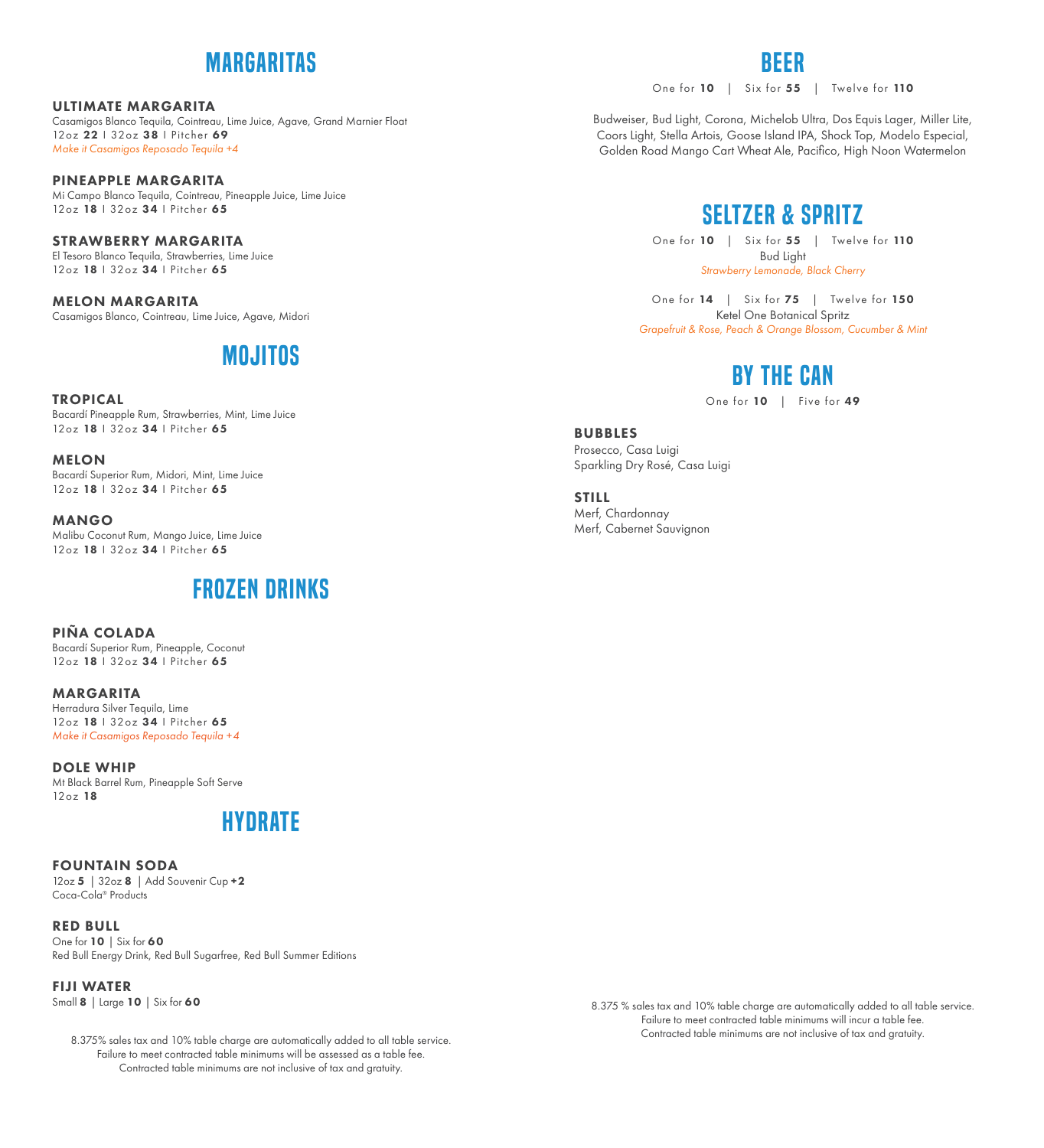## bites for sharing

CHIPS & SALSA 12 House-Made Jalapeño Salsa, Corn Tortilla Chips

**SHRIMP COCKTAIL 35** Five Large Gulf Shrimp, Fresh Lemon, Cocktail Sauce

SIGNATURE **CHICKEN WINGS 23** Blue Cheese & Signature Dressing, Carrot Sticks

BIGEYE TUNA TARTARE\* 24 Citrus Wasabi Ponzu, Crispy Shrimp Chips, Toasted Shallots, Avocado

CHICKEN, STEAK OR MAHI-MAHI TACOS 24 Three White Flour Tortillas, Avocado, Pico de Gallo, Cilantro

MINI LOBSTER TACOS 22 Mango Relish, Cilantro, Green Onion, Avocado Cream

CHICKEN TENDERS 21 Plain or Buffalo | Ranch, BBQ or Honey Mustard, Served with Fries

CHEESE QUESADILLA 19 Guacamole, Pico de Gallo, Sour Cream *Chicken +5 | Steak +7*

FROZEN FRUIT BOWL 18 Watermelon, Honeydew, Cantaloupe, Red Grapes, Exotic Fruit

SIMPLY GRILLED CHICKEN SALAD 23 Arugula, Cherry Tomato, Fennel, Lemon, White Balsamic Vinaigrette

**CHOPPED** CAESAR SALAD 17 Romaine Hearts, Caesar Dressing, Focaccia Croutons *Chicken +5 | Steak +7*

TURKEY CLUB 21 Oven-Roasted Turkey Breast, Applewood-Smoked Bacon, Lettuce, Tomato, Swiss Cheese

LOADED CHICKEN BREAST SANDWICH 21 Lettuce, Tomato, Avocado, Bacon, Pepper Jack Cheese, Brioche Bun

BARE CHEESEBURGER\*25 Cheddar Cheese, Louis Sauce, Lettuce, Tomato, Onion Ring, Brioche Bun *Avocado +2 Substitute Impossible Burger Patty +4*

NEAPOLITAN PIZZA 23 Pepperoni, Margherita or Fennel-Sausage

FRIES 9 Ketchup

**ONION RINGS 11** Ranch

# party platters for large groups

Our platters make serving a large group fun and easy. Mix and match to have something for everyone.

#### LOTS OF FRESH FRUIT 90

*Serves 4-6*

Melon, Pineapple, Strawberries, Grapes, Minted Honey Yogurt *Serves 10-12* 

**BUCKET OF WINGS OR TENDERS & FRIES 180** Served with Carrots, Celery, Blue Cheese *Serves 10-12* 

ICE-COLD SEAFOOD PLATTER 250 Giant Shrimp, Alaskan King Crab, Lobster Salad, Horseradish Cocktail and Mustard Dipping Sauces

## **DESSERT**

HÄAGEN-DAZS BAR 12

Assorted Flavors

\*Consuming raw or undercooked meats, poultry, seafood, shellstock, or eggs may increase your risk of foodborne illness. 8.375% sales tax and 10% table charge are automatically added to all table service. Failure to meet contracted table minimums will incur a table fee. Contracted table minimums are not inclusive of tax and gratuity.